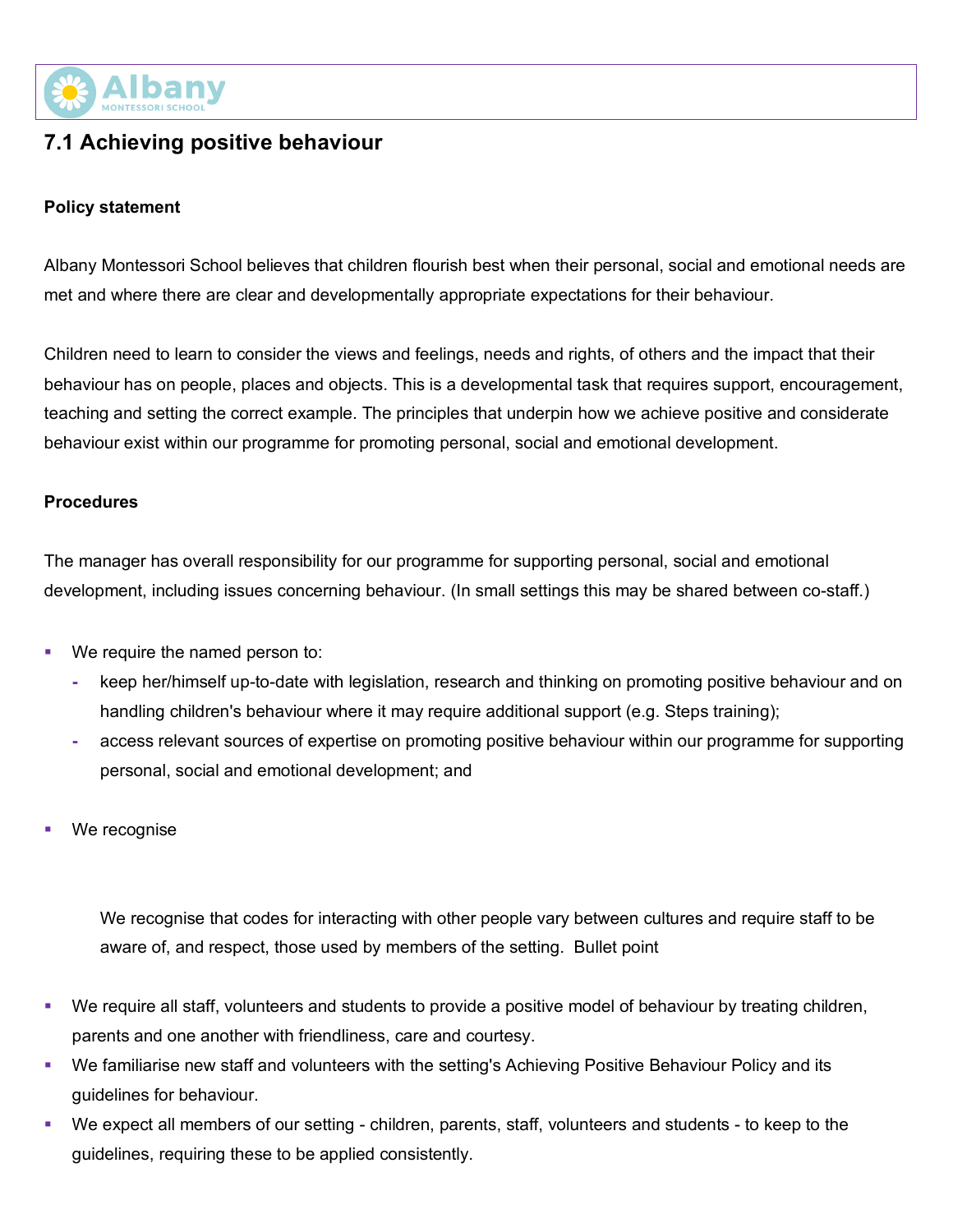- § We work in partnership with children's parents. Parents are regularly informed about their children's behaviour by their key person, manager and other members of staff. We work with parents to address recurring inconsiderate behaviour, using our observation records if necessary, and decide jointly how to respond appropriately.
- We value and praise positive behaviour.

# *Strategies with children who engage in inconsiderate behaviour*

- We require all staff, volunteers and students to use positive strategies for handling any inconsiderate behaviour, by helping children to find solutions in ways which are appropriate for the children's ages and stages of development. Such solutions might include, for example, acknowledgement of feelings, explanation as to what was not acceptable, and supporting children to gain control of their feelings, so that they can learn a more appropriate response.
- § We ensure that there are enough popular toys and resources and sufficient activities available so that children are meaningfully occupied without the need for unnecessary conflict over sharing and waiting for turns. However, children are encouraged to understand that sometimes they need to wait their turn.
- § We acknowledge considerate behaviour such as kindness and willingness to share.
- § We support each child in developing self-esteem, confidence and feelings of competence.
- § We support each child in developing a sense of belonging in our group, so that they feel valued and welcome.
- We avoid creating situations in which children receive adult attention only in return for inconsiderate behaviour.
- When children behave in inconsiderate ways, we help them to understand the outcomes of their actions and support them in learning how to cope more appropriately.
- We never send children out of the room by themselves, nor do we use a 'naughty chair' or a 'time out' strategy that excludes children from the group. We use Steps and other strategies to enable children to facilitate positive behaviour.
- § We never use physical or corporal punishment, such as smacking or shaking. Children are never threatened with these.
- We do not use techniques intended to single out and humiliate individual children.
- We use physical restraint, such as holding, only to prevent physical injury to children or adults and/or serious damage to property.
- Details of such an event (what happened, what action was taken and by whom, and the names of witnesses) are brought to the attention of our manager and are recorded in the incident book.
- The child's parent(s)/carer is/are informed on the same day.
- **In cases of serious misbehaviour, such as racial or other abuse, we make clear immediately the** unacceptability of the behaviour and attitudes, by means of explanations rather than personal blame.
- We do not shout or raise our voices in a threatening way to respond to children's inconsiderate behaviour.

#### *Children under three years*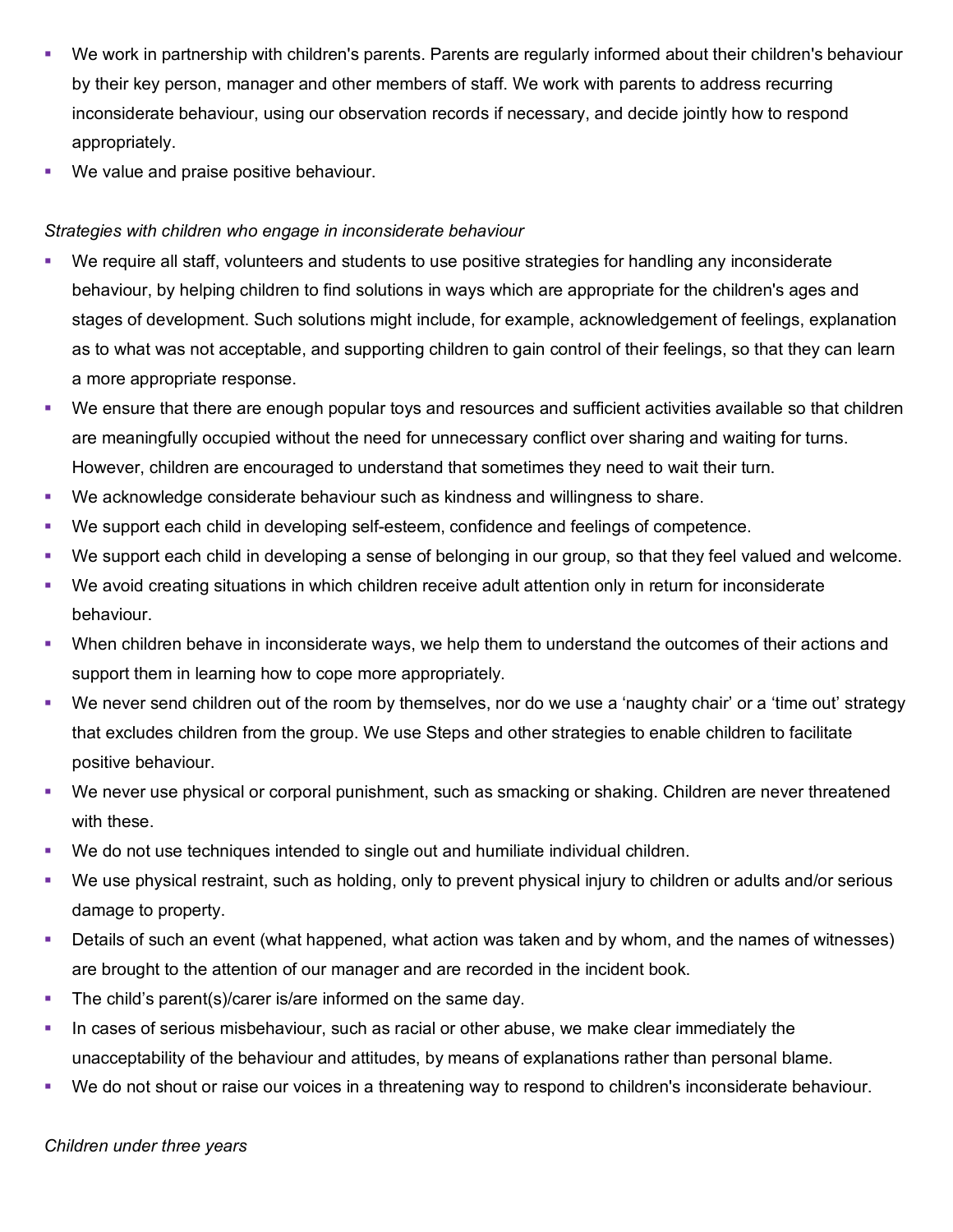- § *When children under three years old behave in inconsiderate ways we recognise that the strategies for supporting them will need to be developmentally appropriate and differ from those for older children.*
- § *We recognise that babies and very young children are unable to regulate their own emotions, such as fear, anger or distress, and require sensitive adults to help them do this.*
- § *Common inconsiderate or hurtful behaviours of young children include tantrums, biting or fighting. Staff are calm and patient, offering comfort to intense emotions, helping children to manage their feelings and talk about them to help resolve issues and promote understanding.*
- § If tantrums, biting or fighting are frequent, we try to find out the underlying cause such as a change or upheaval at home, or a frequent change of carers. Sometimes a child has not settled in well and the behaviour may be the result of 'separation anxiety'.
- We focus on ensuring a child's attachment figure in the setting, their key person, is building a strong relationship to provide security to the child.

# *Rough and tumble play and fantasy aggression*

Young children often engage in play that has aggressive themes, such as superhero and weapon play. Some children appear pre-occupied with these themes, but their behaviour is not necessarily a precursor to hurtful behaviour or bullying; although it may be inconsiderate at times and may need addressing using strategies as above.

- § We will develop strategies to contain play that are agreed with the children, and understood by them, with acceptable behavioural boundaries to ensure children are not hurt.
- § We are able to tune in to the content of lay, perhaps to suggest alternative strategies for heroes and heroines, making the most of 'teachable moments' to encourage empathy and lateral thinking to explore alternative scenarios and strategies for conflict resolution.

# *Hurtful behaviour*

We take hurtful behaviour very seriously. Some children under the age of five will at some stage hurt or say something hurtful to another child, especially if their emotions are high at the time, but it is not helpful to label this behaviour as 'bullying'. For children under five, hurtful behaviour is momentary, spontaneous and often without cognisance of the feelings of the person whom they have hurt.

- § We recognise that young children behave in hurtful ways towards others because they have not yet developed the means to manage intense feelings that sometimes overwhelm them.
- § We will help them manage these feelings, as they have neither the biological means nor the cognitive means to do this for themselves.
- § We understand that young children are sometimes unable to self-manage intense emotions, especially of anger and fear.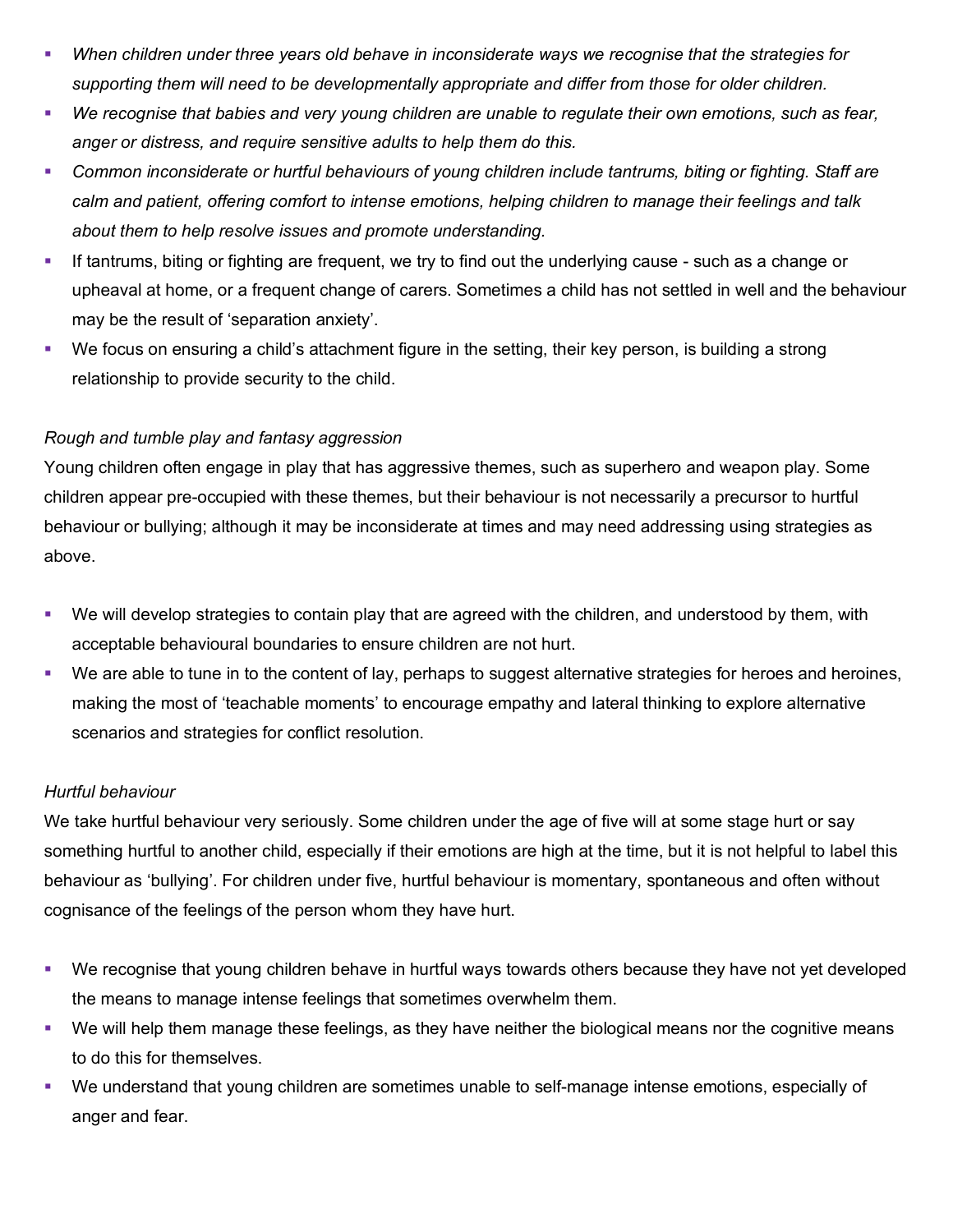- Therefore we help this process by offering support, calming the child who is angry, as well as the one who has been hurt by the behaviour. By helping the child to return to a normal state, we are helping the brain to develop the physiological response system that will help the child be able to manage his or her own feelings.
- We do not engage in punitive responses to a young child's rage as that will have the opposite effect.
- Our way of responding to pre-verbal children is to calm them through holding and cuddling. Verbal children will also respond to cuddling to calm them down, but we offer them an explanation and discuss the incident with them to their level of understanding.
- § We recognise that young children require help in understanding the range of feelings they experience. We help children recognise their feelings by naming them and helping children to express them, making a connection verbally between the event and the feeling. "Adam took your car, didn't he, and you were enjoying playing with it. You didn't like it when he took it, did you? Did it make you feel angry? Is that why you hit him?" Older children will be able to verbalise their feelings better, talking through themselves the feelings that motivated the behaviour.
- § We help young children learn to empathise with others, understanding that they have feelings too and that their actions impact on others' feelings. "When you hit Adam, it hurt him and he didn't like that and it made him cry."
- We help young children develop pro-social behaviour, such as resolving conflict over who has the toy. "I can see you are feeling better now and Adam isn't crying any more. Let's see if we can be friends and find another car, so you can both play with one."
- We are aware that the same problem may happen over and over before skills such as sharing and turn-taking develop. In order for both the biological maturation and cognitive development to take place, children will need repeated experiences with problem solving, supported by patient adults and clear boundaries.
- § We support social skills through modelling behaviour and through activities, drama and stories. We build selfesteem and confidence in children, recognising their emotional needs through close and committed relationships with them.
- § We help a child to understand the effect that their hurtful behaviour has had on another child; we do not force children to say sorry, but encourage this where it is clear that they are genuinely sorry and wish to show this to the person they have hurt.
- When hurtful behaviour becomes problematic, we work with parents to identify the cause and find a solution together. The main reasons for very young children to engage in excessive hurtful behaviour are that:
	- **-** they do not feel securely attached to someone who can interpret and meet their needs this may be in the home and it may also be in the setting;
	- **-** the child may have insufficient language, or mastery of English, to express him or herself and may feel frustrated;
	- **-** the child is exposed to levels of aggressive behaviour at home and may be at risk emotionally, or may be experiencing child abuse;
	- **-** the child has a developmental condition that affects how they behave.
- Where this does not work, we use the Special Educational Needs Code of Practice to support the child and family, making the appropriate referrals to a Behaviour Support Team where necessary.